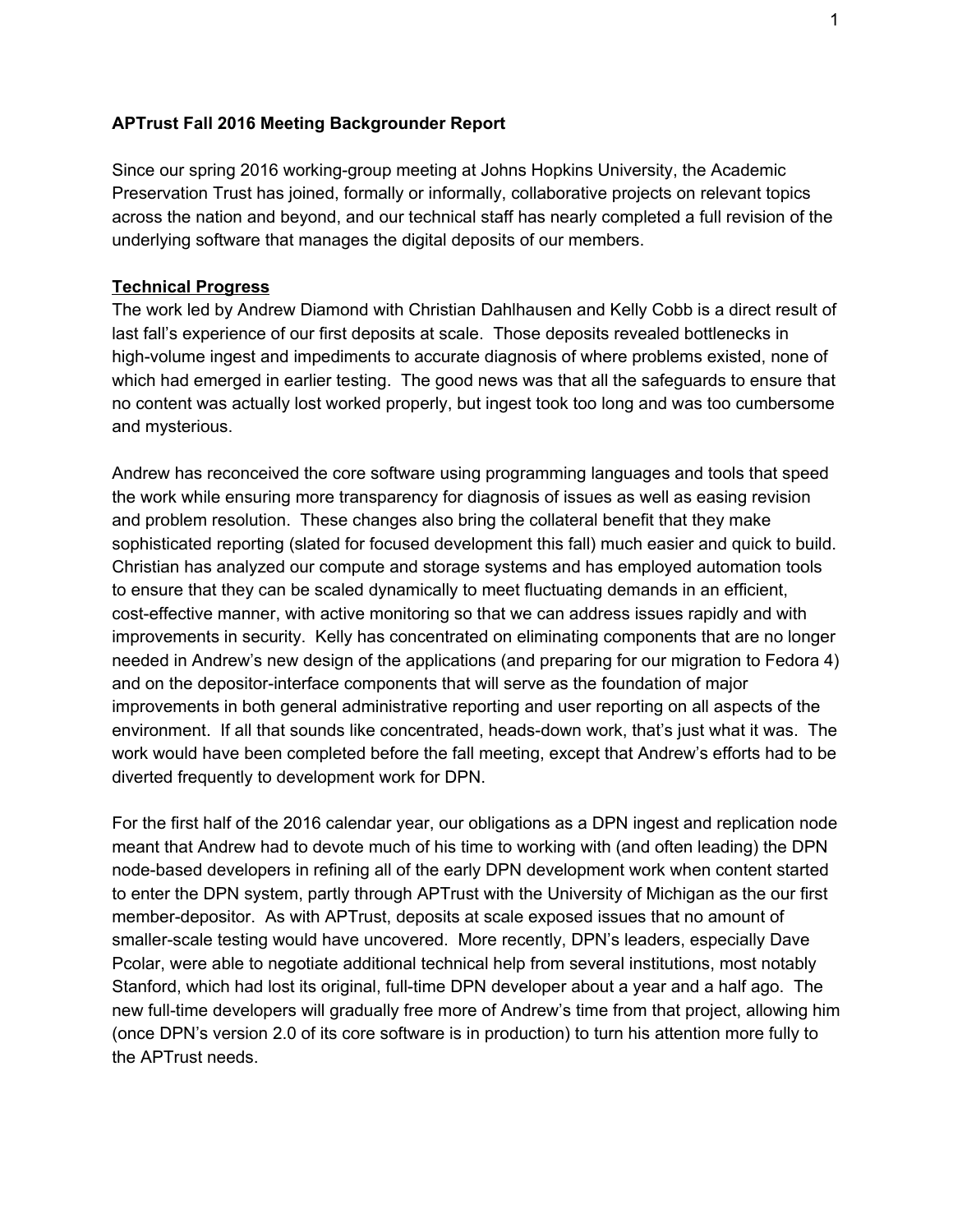As deposit plans for APTrust from our members are becoming clear (and they predict larger deposits later this fall), the timing of our technical development efforts seems to align with those plans well. We anticipate that Andrew's revision of our underlying software will be complete soon after the fall meeting, and focus will shift to expected jumps in deposit volume while Kelly develops and puts into production a suite of depositor-facing reports. With that sequence in mind, a portion of the second day of our fall meeting will be devoted to defining and prioritizing the reports our members need. Through all of this, Christian will help us ensure that we're building our technology and our processes conscious of our goal of achieving certification as a trusted digital repository at the earliest opportunity.

## **Current Contents**

As of September 15, our production environment contained 17.3 TB of ingested content. Here is the distribution of deposits as a proportion of the 10 TB allocation available to each institution included in their membership fee:



Although not visible as bars in this chart, Georgetown and Penn State have smaller volume deposits in the production environment.

## **Engagement of and with our members**

As with many collaborative initiatives across higher education, people from our member universities mostly engage explicitly with APTrust in the form of short-duration, high-intensity interactions, in between longer periods during which they have to pay closer attention to their primary institutional assignments. What makes APTrust different from, for example, the Hydra community or other technical development projects is that our mission is not strictly technical development:

*The Academic Preservation Trust (APTrust) is an innovative consortium committed to the creation and management of a sustainable environment for the digital stewardship of academic and research content.*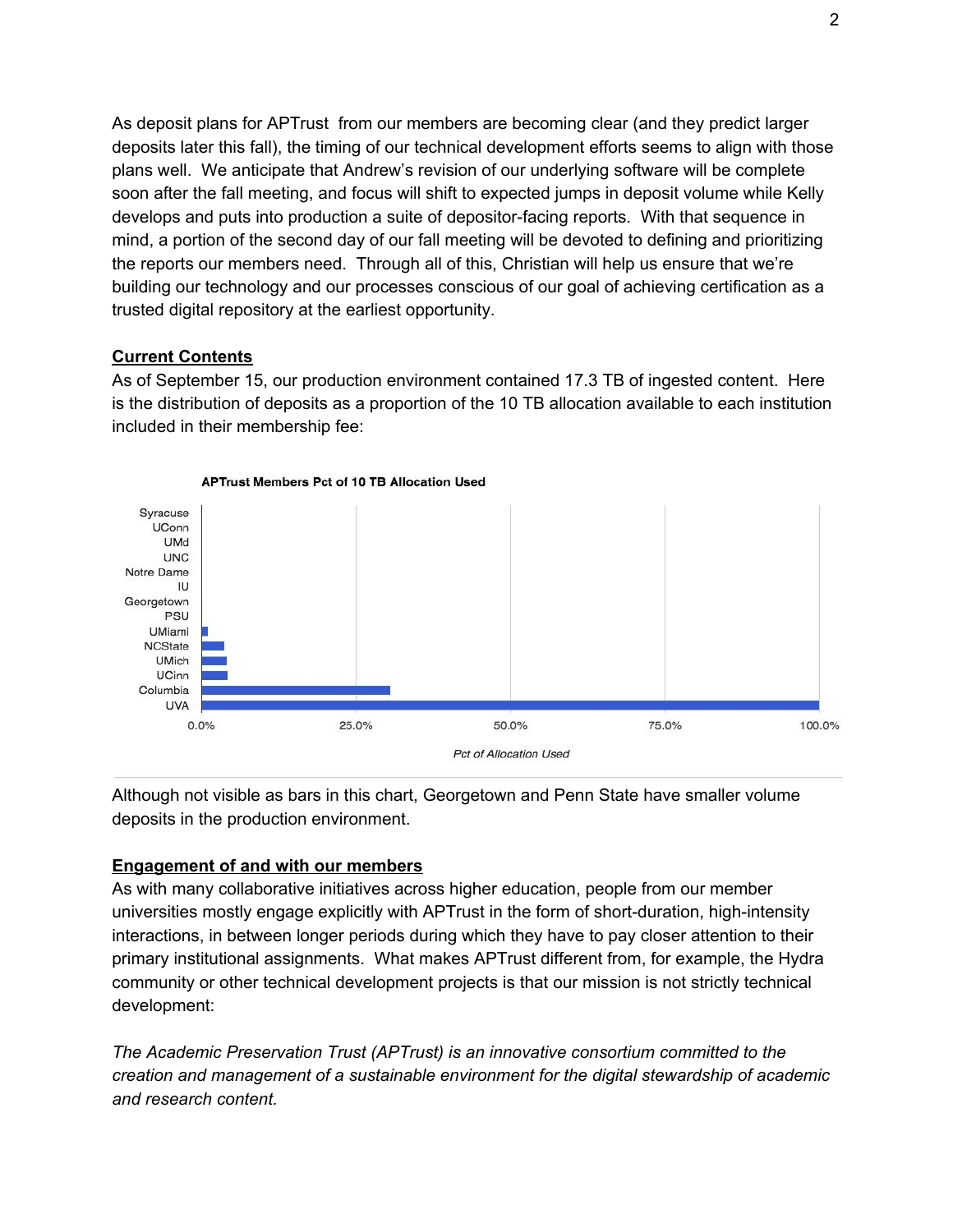The keywords for exploring this point are "sustainable environment for digital stewardship." Clearly that environment has major technical aspects, and those have been the primary focus of our work in the early days. Our progress has been consistent and beneficial, and promises much more value in coming years as use increases. But what makes what we do truly sustainable is the our collaborative culture and ongoing collective consideration of the challenges that digital stewardship presents. To say this another way, if we limit our focus to our technical implementations, we will let slip from our grasp the chance to use our collective voice to influence how the world thinks of safeguarding human cultural and intellectual heritage when its form is digital.

I've learned in my time with APTrust that we have incredibly insightful people in all aspects of digital preservation, from creative technical developers to masters of content subject-areas and description to legal experts to deans with the wisdom that comes only from deep understanding of the stewardship responsibilities of research libraries, combined with the practical requirements of finding sustainable ways to pay for meeting those responsibilities. At the same time, I observe us mostly talking to each other about the work, even on our own campuses. Pending a positive sense-of-the-Board at our Fall meeting, I'll be suggesting that we make this a significant area for strategic development for us, taking various forms, each of which involves collaborative development by our members:

- a constantly evolving set of speaker tools that help all members of APTrust, including our deans, inform broader communities about the importance and effective practice of digital preservation for scholarly products/research and for cultural heritage. This would include an accumulating set of case-studies/examples that illustrate what we're doing and why in more relatable terms than our generic counts of terabytes of content do.
- a most-valuable resources list with numerous topic categories to help newcomers to digital preservation gain knowledge and to help practitioners keep their knowledge fresh, on both practical and theoretical levels, as contributed by our APTrust members..
- a digital platform for individuals from APTrust members (and perhaps quests) to publish their views and to stimulate further debate and, ultimately, action.
- a limited, strategically selected program of affiliations/memberships through which APTrust gains a seat at the table for important conversations. The first of those has been the National Digital Stewardship Alliance, with Bradley and Christian as our representatives. At the upcoming meeting, Bradley and I will propose that APTrust pay for a membership in the UK/Ireland-based Digital Preservation Coalition that recently opened its membership beyond its previous geographic limits. As noted below, we'll also discuss other affiliations at the Fall meeting.
- and/or other ideas that emerge from our discussions at the Fall meeting.

I'm hoping that members will find this aspect of our mission an interesting one to pursue further. Any work we do on our original tasks and any new ones will benefit greatly from major improvements to our APTrust communications platforms, from our public-facing website to our more operationally focused wiki. That is a subject that has received close attention from our